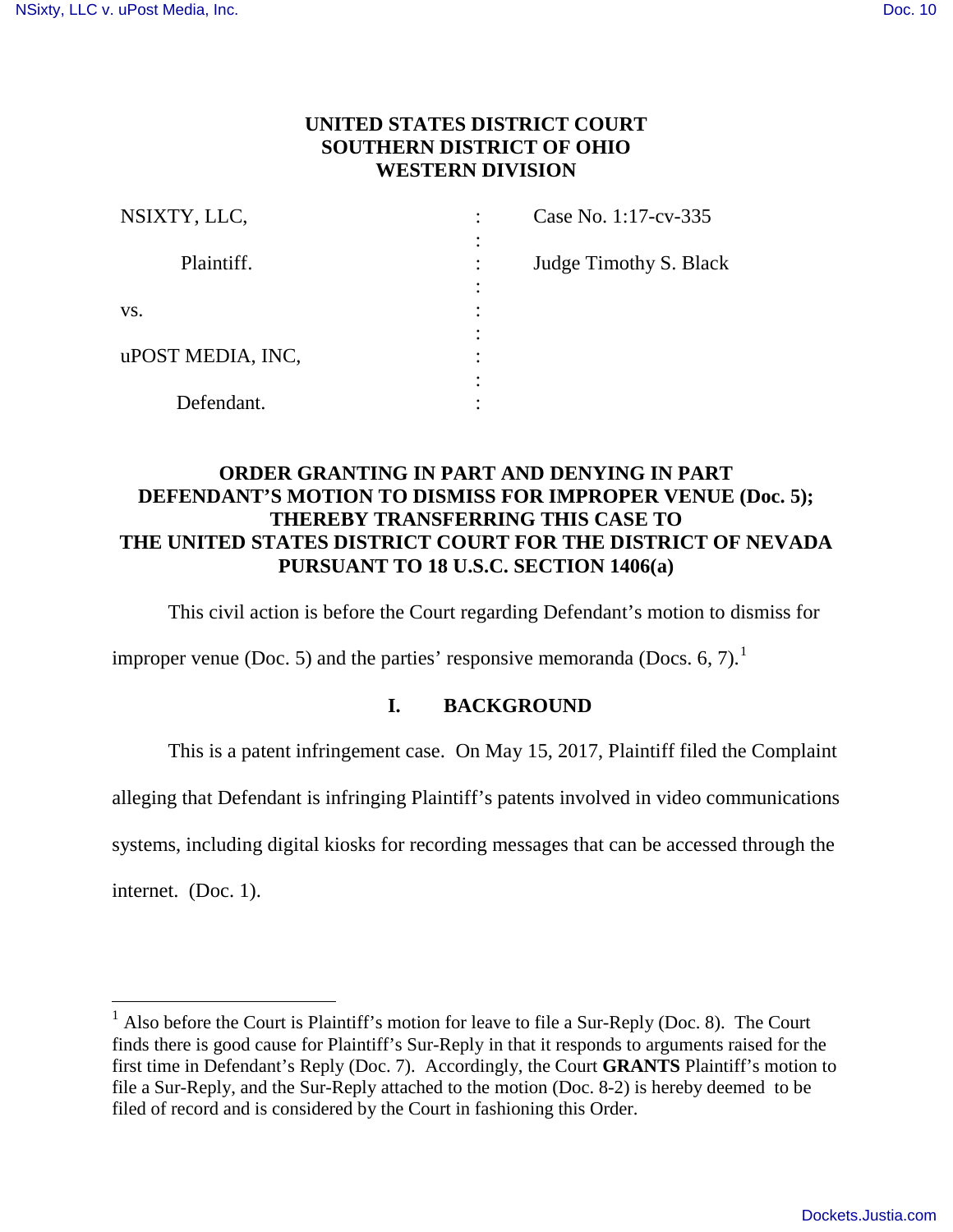The Complaint alleges that Plaintiff is an Ohio corporation with a principal place of business in Ohio, and Defendant is a Nevada company with a principal place of business in Nevada. (Doc. 1 at ¶ 3-4). The Complaint alleges venue is proper in this district because "[Defendant] is subject to personal jurisdiction in this district and, therefore, 'resides' in the Southern District of Ohio." (*Id.* at ¶ 7).

Defendant was served with the Complaint on May 17, 2017; its answer was initially due on June 7, 2017. (Doc. 4).

On June 6, 2017, Christopher Austin, an attorney with a Las Vegas, Nevada, address, emailed David Cupar, Plaintiff's trial attorney. (Doc. 6-2 at 2). Mr. Austin stated that he had recently been retained by Defendant in connection with this case, was in the process of securing local counsel in Ohio, and requested "an extension to answer or otherwise respond to the complaint to on or before July 12, 2017." *Id.*

On June 9, 2017, the Court inquired with Mr. Cupar as to whether Plaintiff intended to file a motion for entry of default. (Doc. 6-3 at 3). Mr. Cupar responded to the Court, copying Mr. Austin, stating:

I just spoke with opposing counsel, Christopher Austin, who I copy on this email. His client, uPost, agrees to answer the complaint – and not respond with any motion challenging the complaint on Rule 12 or 13 grounds since defendant is past due on that deadline – by Wednesday, June 14 (he is finalizing retention of local counsel) to avoid default.

(Doc. 6-3 at 2).

 On June 13, 2017, Defendant, through local counsel, filed a motion to dismiss for improper venue. (Doc. 5). The motion argues that venue is not proper in the Southern District of Ohio under 28 U.S.C. § 1400(b) because Defendant does not "reside" in Ohio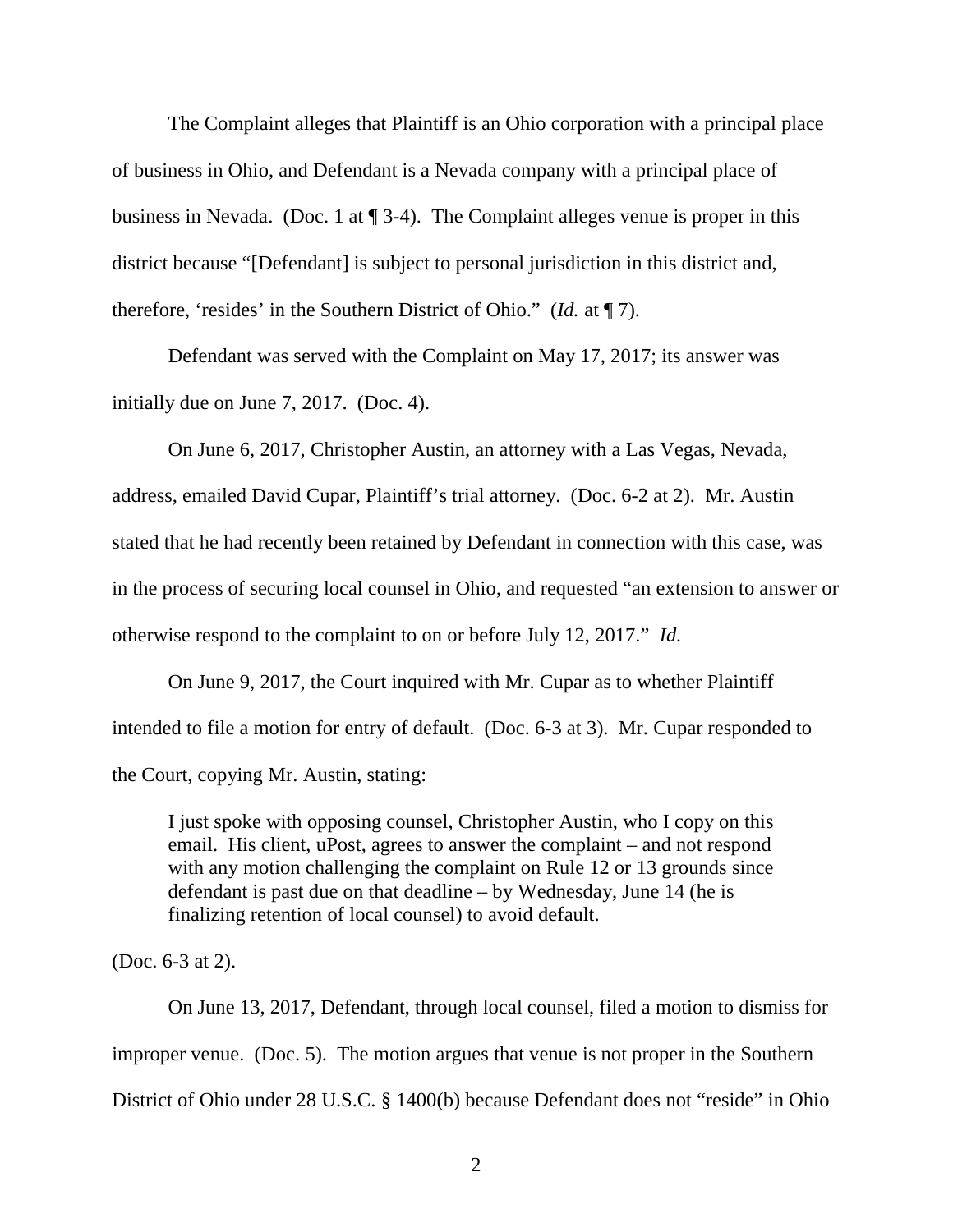and does not have a "regular and established place of business" in Ohio. (*Id.* at 1-2). Defendant's motion is supported by the Declaration of Richard E. Dural, Defendant's President and Secretary. Mr. Dural states that (1) Defendant is registered in the state of Nevada and maintains its corporate headquarters in Las Vegas, Nevada, (2) all of Defendant's books and records are located in and maintained at Defendant's corporate office in Las Vegas, Nevada, (3) Defendant has "no manufacturing, sales, services or administrative or marketing activities in Ohio and has never had any such activities in Ohio," (4) Defendant has never sold any products or services anywhere in the state of Ohio and has never had a customer or client in the state of Ohio, (5) Defendant has no employees, officers, agents or operations in Ohio, (6) Defendant does not direct any advertisement activities for its products or services to any resident of Ohio, (7) Defendant has never leased or rented any office or other real property in the state of Ohio, and (8) Defendant has no business operations of any kind in the state of Ohio, and certainly has no regular or established business operations anywhere in Ohio. (Doc. 5-2 at  $\P$  2-9).

 Defendant's motion requests dismissal, but, in the alternative, requests that the case be transferred to the United States District Court for the District of Nevada "if this Court finds it is the interest of justice to do so." (Doc. 5 at 1).

 In response, Plaintiff argues Defendant waived all arguments related to improper venue:

[Defendant] expressly waived its venue objection by agreement with [Plaintiff's] counsel to avoid default and to obtain an extension of time to answer. This is confirmed by: (a) the attached declaration of [Plaintiff's] attorney; (b) by email from [Defendant's] counsel in which he thanked [Plaintiff] for the courtesy of allowing him until June 14 "to file an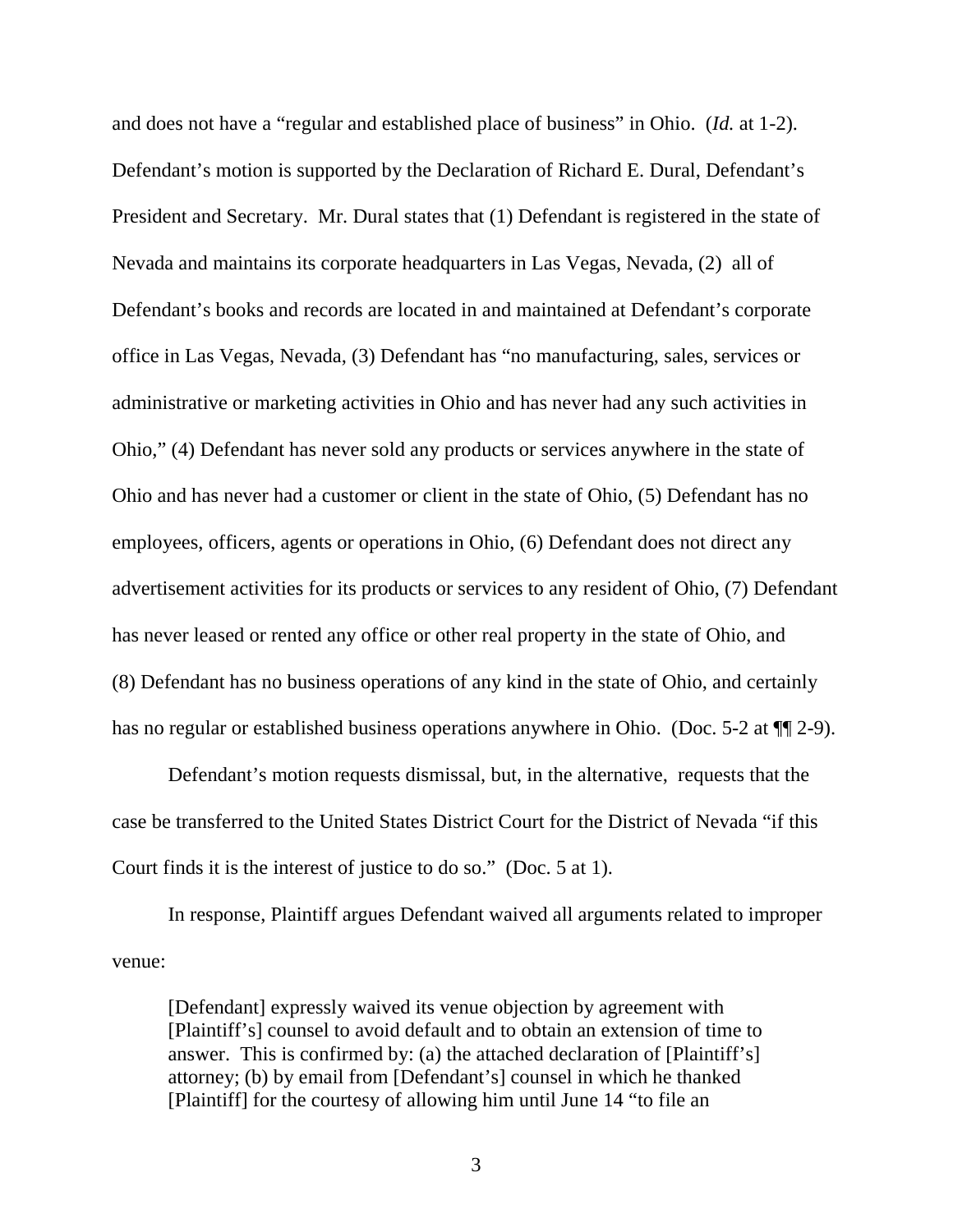answer," where his prior request to [Plaintiff]—to which [Plaintiff] did *not* agree—was for a longer extension and to allow [Defendant] to answer "or otherwise respond"; and (c) the June 9 email from [Plaintiff's] counsel to the Court—which [Defendant's] counsel had agreed to, and which he received and did not object—that stated unequivocally that [Plaintiff] had agreed to "not respond with any motion challenging the complaint on Rule 12 or 13 grounds."

(Doc. 6 at 3).

Notably, Plaintiff does not set forth a single fact or argument suggesting that venue is proper in this district or that venue would be improper in Nevada. (*See* Doc. 6).

### **II. STANDARD**

Any civil action for patent infringement "may be brought in the judicial district where the defendant resides, or where the defendant has committed acts of infringement and has a regular and established place of business." 28 U.S.C. § 1400(b). A corporate patent defendant is deemed to "reside" only in the state in which it is incorporated. *TC Heartland v. Kraft Foods*, 137 S. Ct. 1514, 1520-21 (2017).

The plaintiff bears the burden of establishing proper venue after an objection to venue has been raised. *See Ring v. Roto-Rooter Servs. Co.*, No. 1:10-cv-179, 2010 U.S. Dist. LEXIS 108202, at \* 9 (S.D. Ohio Sept. 28, 2010) (Dlott, J) (citation omitted). A district court has discretion to choose the appropriate procedure of deciding a motion to dismiss for improper venue: it may hold an evidentiary hearing or it may determine the motion without a hearing on the basis of the affidavits alone. *Id.* 

If the Court determines that venue is improper, it "shall dismiss, or if it be in the interest of justice, transfer such case to any district or division in which it could have been brought." 28 U.S.C. § 1406(a).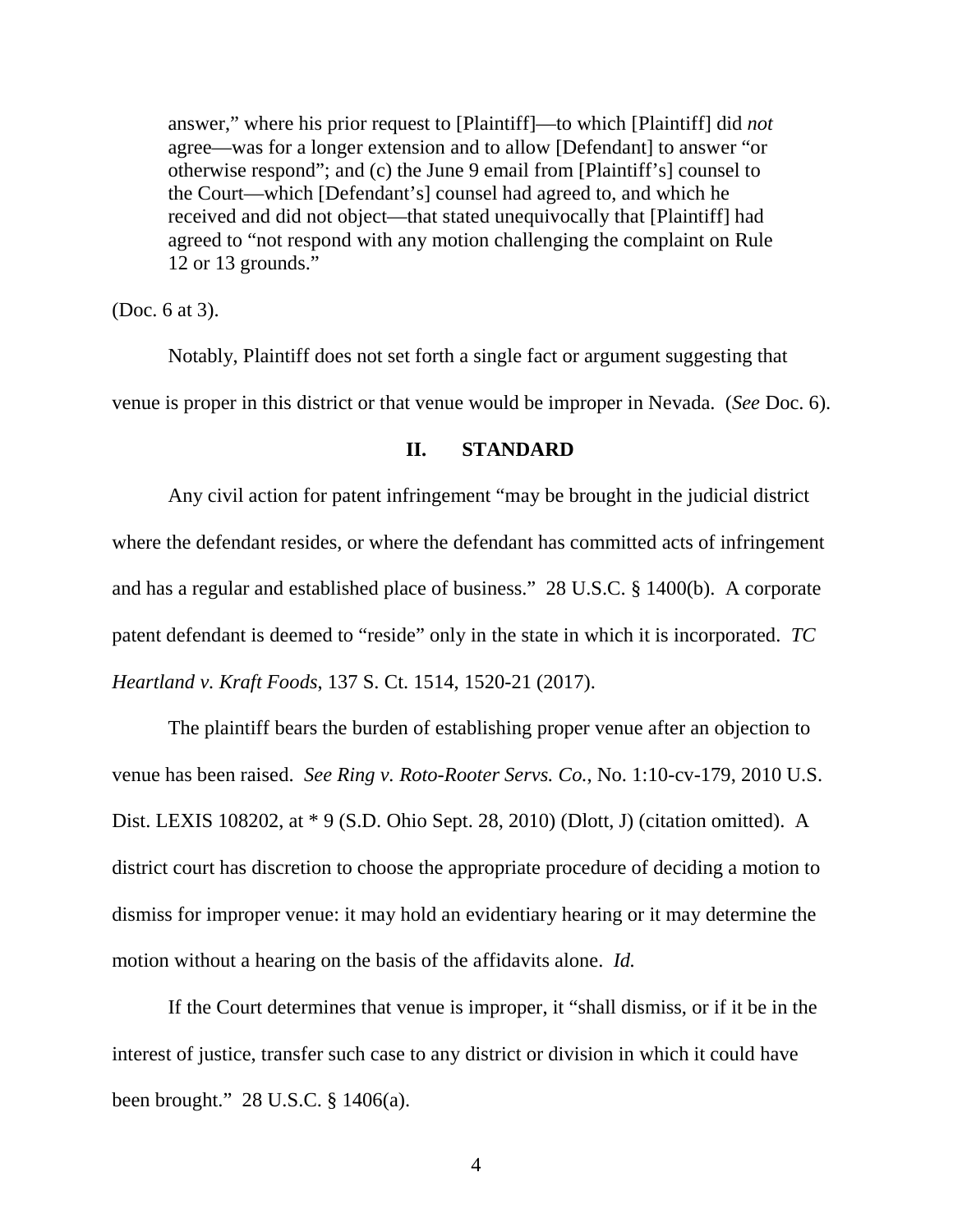#### **III. ANALYSIS**

### **A. Venue in the Southern District of Ohio is Improper.**

First, Defendant argues that venue is improper because it does not "reside" in this judicial district. (Doc. 5-1 at 1). The Court agrees. Corporate patent defendants only "reside" for purposes of patent venue in the state in which they are incorporated. *TC Heartland*, 137 S. Ct. at 1520-21. Defendant is incorporated in Nevada. (Doc. 5-2 at ¶ 2). Plaintiff has not set forth any evidence or argument to suggest that Defendant "resides" in this judicial district.

Second, Defendant argues that venue is improper because Defendant does not maintain a regular and established place of business in this judicial district. (Doc. 5-1 at 2). The Court agrees. Defendant submitted affirmative evidence that it has never sold any product or service in this state, does not have any employees or agents in this state, does not own or lease any property in this state, and does not maintain any business operations in this state. (Doc. 5-2 at ¶¶ 5-6, 8-9). Again, Plaintiff has not set forth any evidence or argument to the contrary.

Accordingly, because it is undisputed that Defendant does not reside, or maintain a regular and established place of business, in the Southern District of Ohio, venue is improper in this district. *See* 28 U.S.C. § 1400(b).

### **B. The Court will transfer this case to the District of Nevada.**

Having determined that venue is improper in this district, the Court is instructed to "dismiss, or if it be in the interest of justice, transfer such case to any district or division in which it could have been brought." 28 U.S.C. § 1406(a). District courts are afforded

5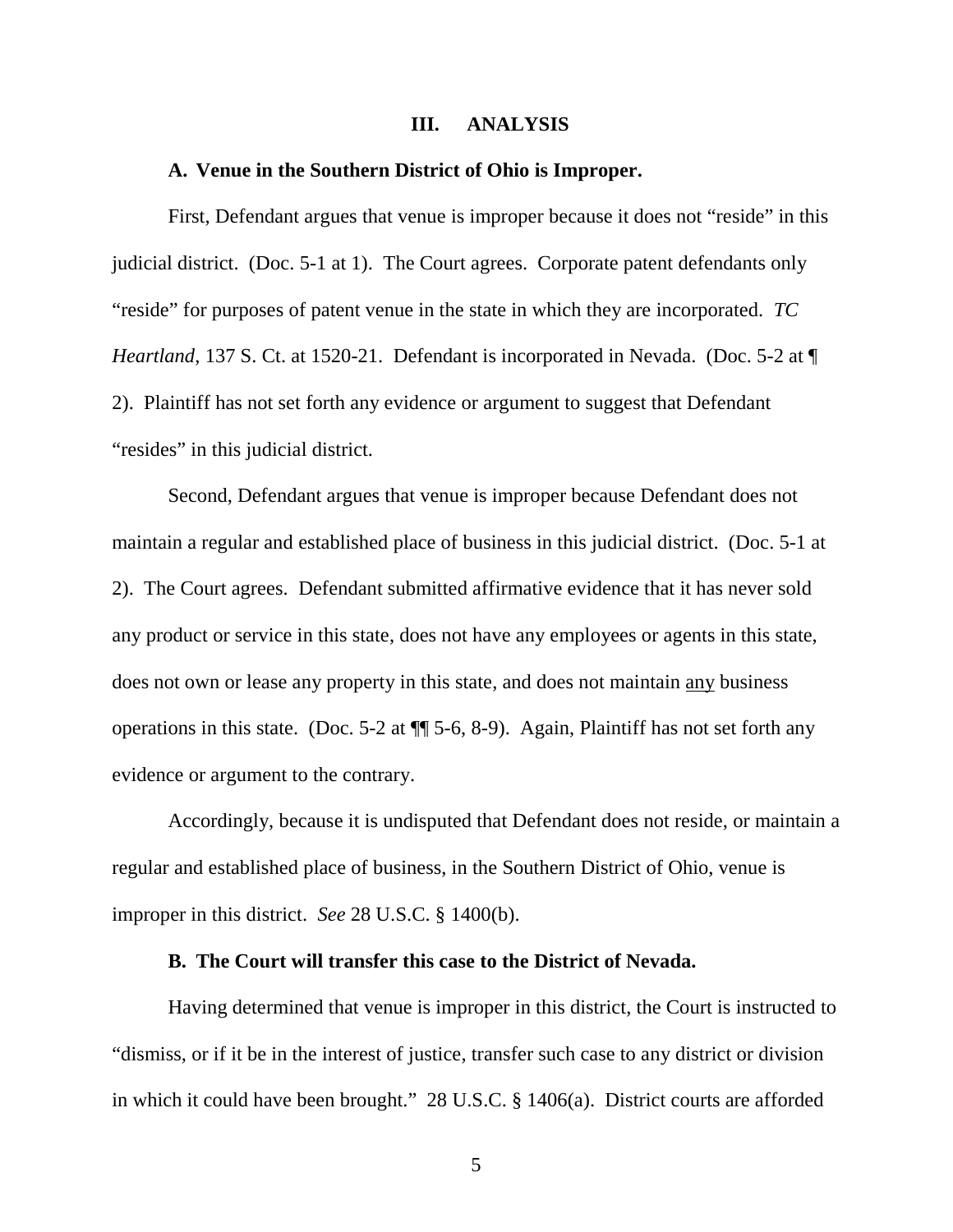broad discretion in considering whether to dismiss or to transfer, "however wrong the plaintiff may have been in filing his case as to venue." *See Goldlawr, Inc. v. Heiman*, 369 U.S. 463, 466 (1962).

Here, Defendant requested that the Court transfer this case to the District of Nevada. It is undisputed that venue would be proper in Nevada, where the Defendant "resides" for purposes of the patent venue statute, 28 U.S.C. § 1400(b). Plaintiff has not set forth any argument as to why a transfer to the District of Nevada would be contrary to the interest of justice. In light of this Court's preference for cases to be decided on the merits, the Court finds it is in the interest of justice to transfer this case to the District of Nevada—where it "could have been brought" initially—rather than dismiss it.

#### **C. Plaintiff's argument regarding waiver fails.**

Plaintiff did not set forth any arguments regarding the merits of Defendant's motion or the propriety (or impropriety) of a transfer. Instead, Plaintiff relies exclusively on its argument that the Court should deny Defendant's motion because Defendant waived its ability to challenge venue. (Doc. 6 at 1-3).

Specifically, Plaintiff argues that it allowed Defendant an extension of time to answer the Complaint in exchange for Defendant's agreement to not "challeng[e] the complaint on Rule 12 or 13 grounds." (Doc. 6 at 3).

The terms and circumstances of the June 9, 2017 "agreement" between Plaintiff's counsel (Mr. Cupar) and Defendant's initial out-of-state attorney (Mr. Austin) are the subject of much debate. Mr. Austin argues that he only agreed to file an answer (and not a motion) because Mr. Cupar told him this Court's local rules prohibited parties from

6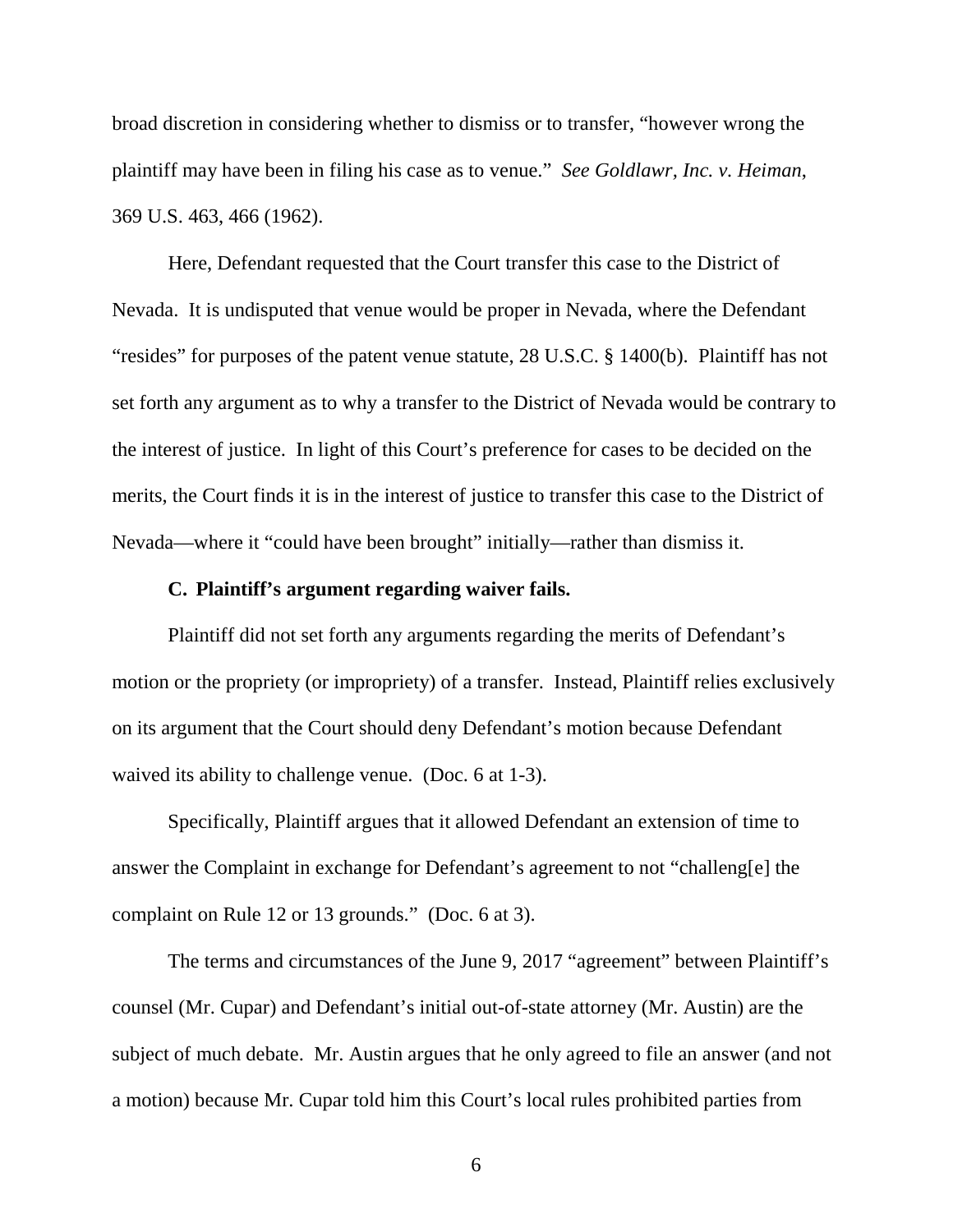filing any pleading other than an answer after their initial deadline to respond to the Complaint passed. (Doc. 7-1 at ¶ 7). Accordingly, Defendant argues its "agreement" to file an answer (and not a motion) was the result of fraud in the inducement. (Doc. 7 at 4). Unsurprisingly, Mr. Cupar claims he never told Mr. Austin that the local rules barred a Rule 12 motion. (Doc. 8-2 at ¶ 5).

Ultimately it does not matter whose account of the June 9, 2017 conversation is correct. Plaintiff's waiver argument fails for two reasons.

First, the Court's docket does not reflect a waiver of venue. The Federal Rules of Civil Procedure provide that a defendant waives the defense of, *inter alia*, venue, by (i) omitting it from a motion in the circumstances described in Rule  $12(g)(2)$ , (ii) failing to "make it by motion under [Rule 12]," or (iii) failing to "include it in a responsive pleading." Fed. R. Civ. P. 12(h)(1). It is undisputed that Defendant objected to venue in its first filing, a motion to dismiss or transfer. (Doc. 5).

Second, whether Defendant waived the right to "challenge the complaint under Rule 12," is irrelevant. This Court has authority to transfer cases, *sua sponte*, when venue is improper. *See* 28 U.S.C. § 1406(a); *Bachtel v. Barker*, No. 1:15-cv-434, 2016 U.S. Dist. LEXIS 10149, at \* 19 (S.D. Ohio Jan. 28, 2016) ("A court may transfer a case *sua sponte* to a proper venue pursuant to 28 U.S.C. Section 1406(a)"). The Court's power to transfer cases for improper venue arises from 28 U.S.C. § 1406(a), and exists independent of Fed. R. Civ. P. 12. *See J4 Promotions, Inc. v. Splash Dogs, LLC*, No. 08 cv-977, 2009 U.S. Dist. LEXIS 11023, at \* 84 (N.D. Ohio Feb. 13, 2009) ("courts apply the language of  $\lceil \frac{8}{9} \cdot 1406(a) \rceil$  literally and transfer the case—either pursuant to a motion or